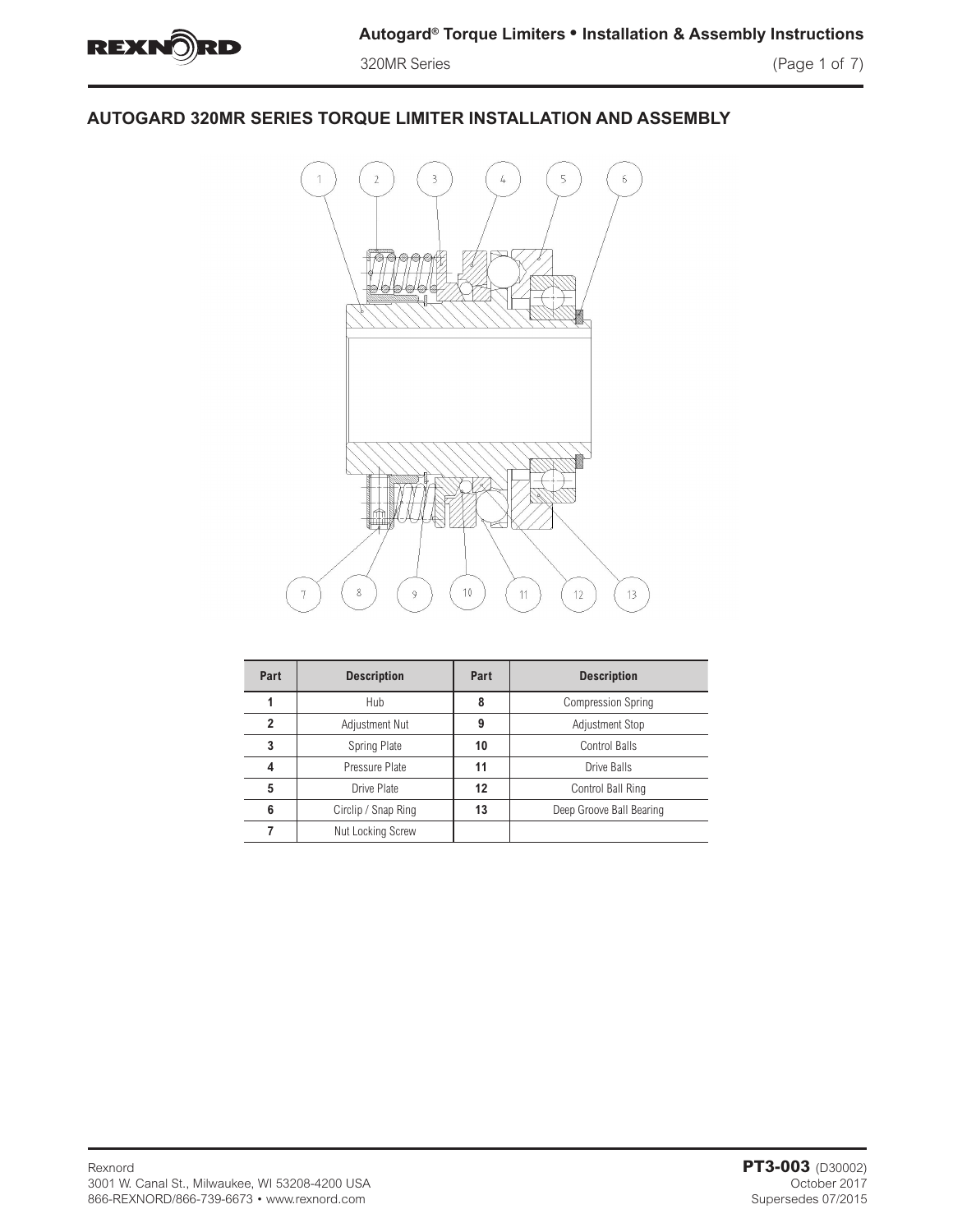

# **PRINCIPLE OF OPERATION**

In the normal drive condition, torque is transmitted via the drive balls (11) which are located in ports in the flange of hub (1) and detents in the drive plate (5). The drive balls are held in the detents under load from springs (8). The level of torque which can be transmitted is determined by the compression of the springs. The compression of the springs can be adjusted to give the desired torque setting using adjusting nut (2).

When an overload condition occurs, the drive balls roll out of their seats, forcing the pressure plate (4) to move axially towards the springs and to ride over the control balls (10). The pressure plate then stays in this position and the drive can freewheel on bearing (13). The movement of the pressure plate can be sensed using a proximity sensor (or optionally a mechanical limit switch) to indicate that disengagement has occurred.

Re-engagement is effected by prying between the spring plate (3) and pressure plate (4). This is most conveniently achieved using a flat bladed screw driver. The detents in drive plate (5) are arranged so that the drive balls (11) automatically re-engage into the nearest available position. There is no need to re-align the drive before re-engagement.

The series 320 MR standard design gives Random Re-set (RR) positions, dependent upon where the drive stops. Synchronous Re-set (SR) designs are also available and must be specified at the time of order. SR models must be aligned in the synchronous position prior to activating the re-set mechanism. The 320MR may be supplied with either a keyless shaft clamping sleeve or standard bore and key.

# **INSTALLATION**

#### **General**

Prior to installation, ensure that the bore is clean and free of debris. For clamp sleeve versions, ensure that the clamp screws are loose. The clamp sleeve bore and the mating shaft must be free from oil and grease. The clamp screws should be lightly oiled. DO NOT use grease or any lubricant containing molybdenum disulphide or high-pressure additives. With the torque limiter completely assembled (but excluding any coupling hub supplied), carefully slide the hub onto the shaft. The standard clearance bore should permit the hub to be pushed into place on the shaft. When required, it is recommended that a jacking arrangement is used to draw the 320MR onto the shaft (Threaded rod, nut and an end plate) DO NOT strike with heavy hammer blows.

## **Bored and Keyed Hubs**

Where a key is used and an extended hub with set screws has been supplied, the 320MR unit may be clamped in place by tightening the set screws provided which are normally positioned over the key and at 90 degrees.

## **Clamp Sleeve Hubs**

For clamp sleeve versions, tighten the clamp screws progressively in a diagonal (criss-cross) sequence to the specified torque. (See Table 1)

## **Table 1**

| Series 320  |               | <b>Clamp Bolts</b> | <b>Tightening Torque</b> |            |  |
|-------------|---------------|--------------------|--------------------------|------------|--|
| <b>Size</b> | <b>Number</b> | <b>Size</b>        | (Nm)                     | $(in-lbs)$ |  |
| 01          |               | M4                 | $3.3*$                   | 29.2       |  |
|             |               | M <sub>5</sub>     | 5.5                      | 48.7       |  |
|             |               | M <sub>6</sub>     | 9.6                      | 85.0       |  |
|             |               | M <sub>6</sub>     | 12.0                     | 106        |  |
|             |               | M <sub>6</sub>     | 15.0                     | 133        |  |
|             |               | M <sub>8</sub>     | 28.0                     | 248        |  |

\* Max transmissible torque 40 Nm ( 354 in-lbs) for shaft sizes under 12.7 mm ( 0.5 in ) diameter

After tightening the clamp sleeve, the adjusting nut locking screws must be tightened to engage centrally with the antirotation detents in the clamp sleeve flange.

#### **Units with Couplings**

For shaft to shaft installations, the couplings supplied as standard are the Autogard Autoflex membrane coupling or the Autogard Samiflex elastomeric coupling. Mount the coupling hub and ensure that the shafts are aligned within the permitted tolerances. (See Table 2)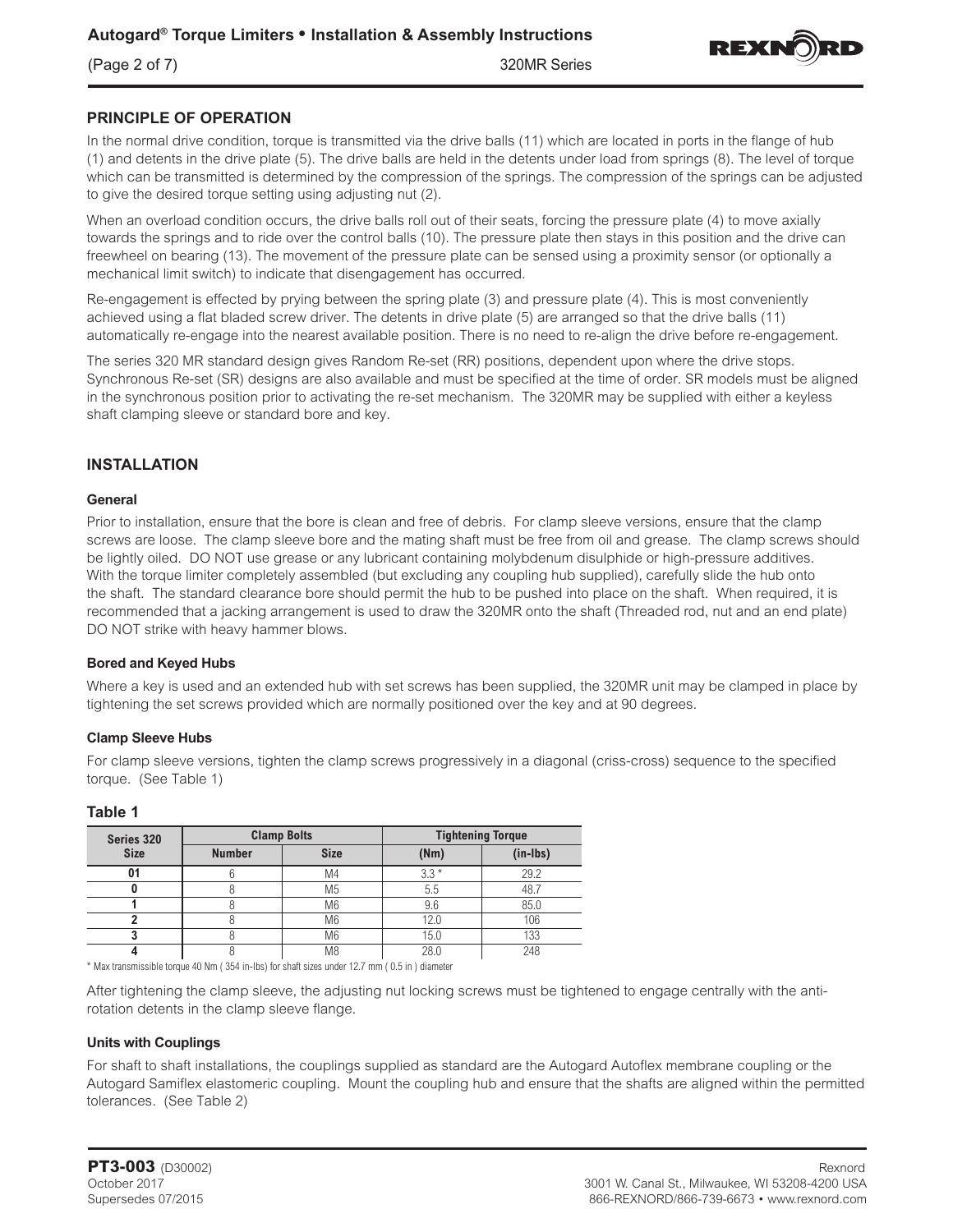

320MR Series (Page 3 of 7)

| <b>Series</b>      | <b>Autoflex (Figure1)</b> |                         | Samiflex (Figure 1a) |                   |         |  |  |  |
|--------------------|---------------------------|-------------------------|----------------------|-------------------|---------|--|--|--|
| 320<br><b>Size</b> | Axial<br>mm / in          | Angular<br>$\mathbf{o}$ | Axial<br>mm / in     | Radial<br>mm / in | Angular |  |  |  |
| 01                 | 0.66 / 0.025              | 0.5                     | $+0.5 / +0.02$       | 0.10 / 0.004      | 2.0     |  |  |  |
| 0                  | 0.66 / 0.025              | 0.5                     | $+0.5 / +0.02$       | 0.10 / 0.004      | 2.0     |  |  |  |
|                    | 0.76 / 0.030              | 0.5                     | $+0.03$<br>$+0.7/$   | 0.15 / 0.006      | 2.0     |  |  |  |
| 2                  | 0.97 / 0.038              | 0.5                     | $+0.03$<br>$+0.7/$   | 0.15 / 0.006      | 2.0     |  |  |  |
| 3                  | 1.12 / 0.044              | 0.5                     | $+0.8$ / $+0.03$     | 0.20 / 0.008      | 1.3     |  |  |  |
|                    | 1.47 / 0.058              | 0.5                     | $+0.04$<br>$+1.0/$   | 0.20 / 0.008      | 1.3     |  |  |  |

#### **Table 2**

#### **Autoflex Coupling Hubs** Coupling hubs are supplied with the membrane pack assembled to the hub. A set of bolts and

Autonex Coupling Hubs<br>Coupling hubs are supplied with the membrane pack assembled to the hub. A set of bolts and washers is supplied for Coupling nubs are supplied with the membrane pack assembled to the nub. A set of boits and washers is supplied for<br>connection to the torque limiter. When the hubs are aligned and in position, insert the bolts with the thic positioned as shown in Figure 1, either side of the membrane pack and tighten evenly to the specified torque. (See Table 3). Ensure that the rounded faces of the washers face the membrane pack. the rounded faces of the washers face the membrane pack.



## **Table 3**

| Series 320  | <b>Autoflex</b> | <b>Thread</b>   | <b>Bolt Tightening Torque</b> |                |  |
|-------------|-----------------|-----------------|-------------------------------|----------------|--|
| <b>Size</b> | Coupling        | <b>Size</b>     | $(Nm - dry)$                  | $(in-lbs-dry)$ |  |
| 01          | 8 HV            | M <sub>6</sub>  | 11                            | 97             |  |
|             | 8 HV            | M <sub>6</sub>  | 11                            | 97             |  |
|             | 15 HVII         | M <sub>6</sub>  | 11                            | 97             |  |
|             | 35 HVII         | M8              | 24                            | 212            |  |
|             | 70 HVII         | M <sub>8</sub>  | 24                            | 212            |  |
|             | <b>150 HVII</b> | M <sub>12</sub> | 71                            | 628            |  |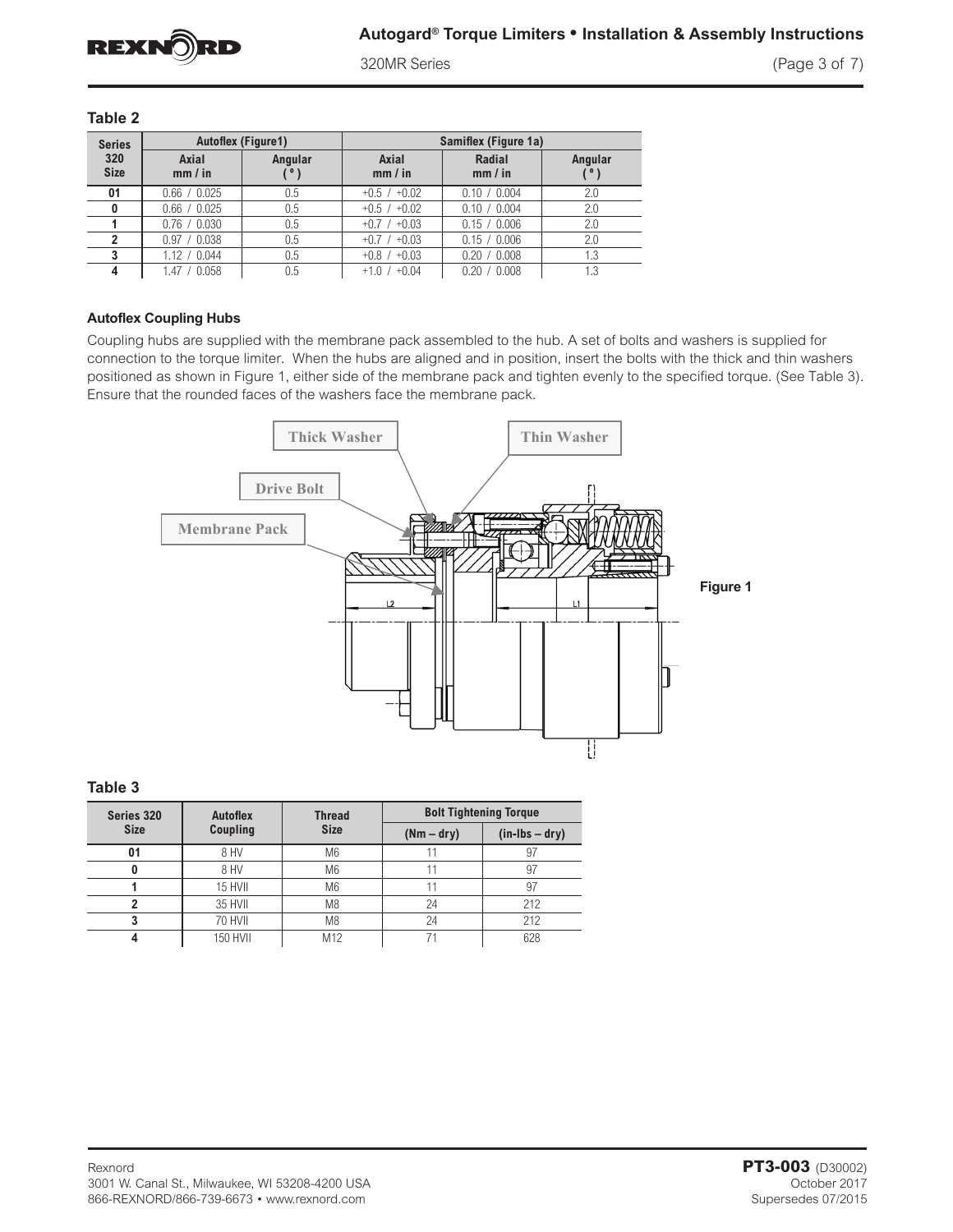

## **Units with Drive Media**

If a drive medium (pulley, sprocket, gear, sheave etc.) is to be fitted by the customer, it must be bored and drilled to suit the torque limiter with reference to Figures 2 / 2a and Table 4. Short hub units as shown in figure 2 are suitable for drive media where the side load can be reacted on the integral deep groove ball bearing. The best fit on the bearing will depend on the application but if no fit is specified, we recommend H7 for the drive media bore. (Shown as M2 in table 4.) Where the load is overhung, a long hub unit as shown in figure 2a is used and the customer must supply suitable bearings mounted on the hub extension diameter 'K'.



| <b>Series</b><br>320<br><b>Size</b> | G                                     | н              | mm (in)         | mm (in) | K<br>h <sub>6</sub><br>$mm$ (in) | M<br>h <sub>6</sub><br>mm (in) | M <sub>2</sub><br>H7<br>$mm$ (in) | W<br>mm (in)      | $mm$ (in) |
|-------------------------------------|---------------------------------------|----------------|-----------------|---------|----------------------------------|--------------------------------|-----------------------------------|-------------------|-----------|
| 01                                  | 8                                     | M4             | ჩ               | 56      | 30                               | 47                             | 47.000 / 47.025                   | 33                | 5         |
|                                     |                                       |                | (0.24)          | (2.20)  | (1.1811)                         | (1.8503)                       | (1.8504 / 1.8513)                 | (1.30)            | (0.20)    |
| 0                                   | 8                                     | M <sub>5</sub> | 8               | 75      | 40                               | 62                             | 62,000 / 62,030                   | 43                |           |
|                                     |                                       |                | (0.31)          | (2.95)  | (1.5748)                         | (2.4409)                       | (2.4409 / 2.4420)                 | (1.69)            | (0.28)    |
|                                     | M <sub>6</sub><br>8                   |                | 10 <sup>1</sup> | 85      | 45                               | 75                             | 75,000 / 75,080                   | 55                |           |
|                                     |                                       |                | (0.39)          | (3.35)  | (1.7716)                         | (2.9527)                       | (2.9528 / 2.9539)                 | (2.17)            | (0.28)    |
|                                     | $\overline{2}$<br>M <sub>6</sub><br>8 |                | 12              | 100     | 55                               | 90                             | 90,000 / 90,035                   | 67                | 8         |
|                                     |                                       |                |                 | (0.47)  | (3.94)                           | (2.1654)                       | (3.5433)                          | (3.5433 / 3.5447) | (2.64)    |
|                                     | 3<br>8                                | M <sub>8</sub> | 12              | 116     | 65                               | 100                            | 100.000 / 100.035                 | 73                | 8         |
|                                     |                                       |                | (0.47)          | (4.57)  | (2.5590)                         | (3.9370)                       | (3.9370 / 3.9383)                 | (2.87)            | (0.31)    |
|                                     | 8<br>4                                | M10            | 18              | 144     | 75                               | 115                            | 115,000 / 115,035                 | 91                | 8         |
|                                     |                                       |                | (0.71)          | (5.67)  | (2.9528)                         | (4.5276)                       | (4.5276 / 4.5289)                 | (3.58)            | (0.31)    |

# **Table 4**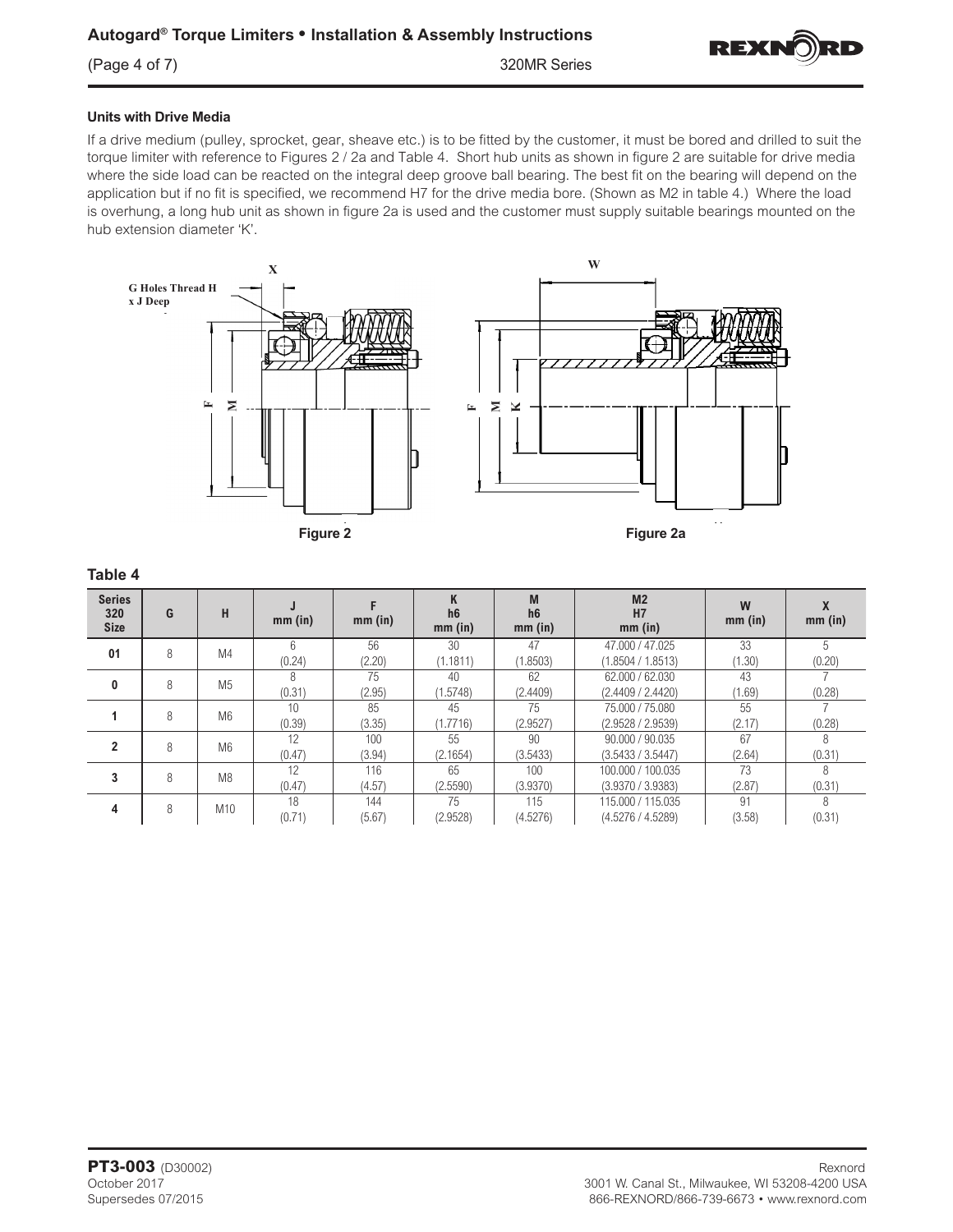

320MR Series (Page 5 of 7)

# **DISENGAGEMENT SENSORS**

## **General**

The Series 320MR is designed to run continuously in a disengaged condition. However, it is recommended that a shut-off switch is incorporated to avoid unnecessary wear.

#### **Proximity Sensors**

Inductive proximity sensors may be used with standard 320MR units to detect the axial movement of the pressure plate which occurs on disengagement. A fail-safe switching arrangement is recommended.

#### **Limit Switches**

If the unit has been supplied with a limit switch plate attached to the pressure plate, a mechanical limit switch may be used to detect the axial movement. The limit switch plate can also be used as a proximity sensor target

| Series 320MR Size                      | 01               |                  |                  |                  |                  |                  |
|----------------------------------------|------------------|------------------|------------------|------------------|------------------|------------------|
| <b>Movement on</b>                     | $2.2/2.7$ mm     | $2.5/3.3$ mm     | $3.0/4.0$ mm     | $3.6/4.7$ mm     | $4.0/5.3$ mm     | $4.9/6.5$ mm     |
| <b>Break Min/Max</b>                   | $0.087/0.11$ in  | $0.098/0.13$ in  | $0.12/0.16$ in   | $0.14/0.18$ in   | $0.16/0.21$ in   | $0.19/0.25$ in   |
| <b>Switch Plate</b><br><b>Diameter</b> | $100 \text{ mm}$ | $115 \text{ mm}$ | $130 \text{ mm}$ | $150 \text{ mm}$ | $165 \text{ mm}$ | $200 \text{ mm}$ |
|                                        | 3.94 in          | 4.53 in          | $5.12$ in        | 5.91 in          | $6.50$ in        | 7.87 in          |

**Table 5 — Axial Movement of Pressure Plate on Break**

# **TORQUE SETTING**

#### **General**

The 320MR may be supplied with the torque pre-set at the factory according to the order specification, or otherwise as an unset unit. The torque at which the 320MR unit will disengage is determined by the position of the adjusting nut. The maximum torque achievable will depend on the number of springs fitted. A full complement of springs gives the catalogue maximum values. See Table 6.

## **Table 6**

|                          | Series 320 Size:       | 01        | $\bf{0}$  |           | $\overline{2}$ | 3         | $\overline{\mathbf{4}}$ |
|--------------------------|------------------------|-----------|-----------|-----------|----------------|-----------|-------------------------|
| No. of<br><b>Springs</b> | <b>Torque</b><br>Range |           |           |           |                |           |                         |
| 2                        | (Nm)                   | $6 - 12$  | $10 - 20$ | $20 - 40$ | $40 - 80$      | 80-160    | 160-320                 |
|                          | (in-Ibs)               | 53-106    | 89-177    | 177-354   | 354-708        | 708-1416  | 1416-2832               |
|                          | (Nm)                   | $12 - 30$ | $20 - 40$ | $40 - 80$ | 80-160         | 160-330   | 320-640                 |
| 4                        | (in-Ibs)               | 106-265   | 177-354   | 354-708   | 708-1416       | 1416-2920 | 2832-5664               |
| 8                        | (Nm)                   | $25 - 60$ | $40 - 80$ | 80-150    | 160-330        | 320-530   | 640-1200                |
|                          | (in-Ibs)               | 221-531   | 354-708   | 708-1327  | 1416-2920      | 2832-4690 | 5664-10620              |
| 12                       | (Nm)                   | $\cdots$  | 60-130    | 120-220   | 240-500        | 480-800   | 960-1800                |
|                          | (in-Ibs)               | $\cdots$  | 531-1150  | 1062-1947 | 2124-4425      | 4248-7080 | 8496-15930              |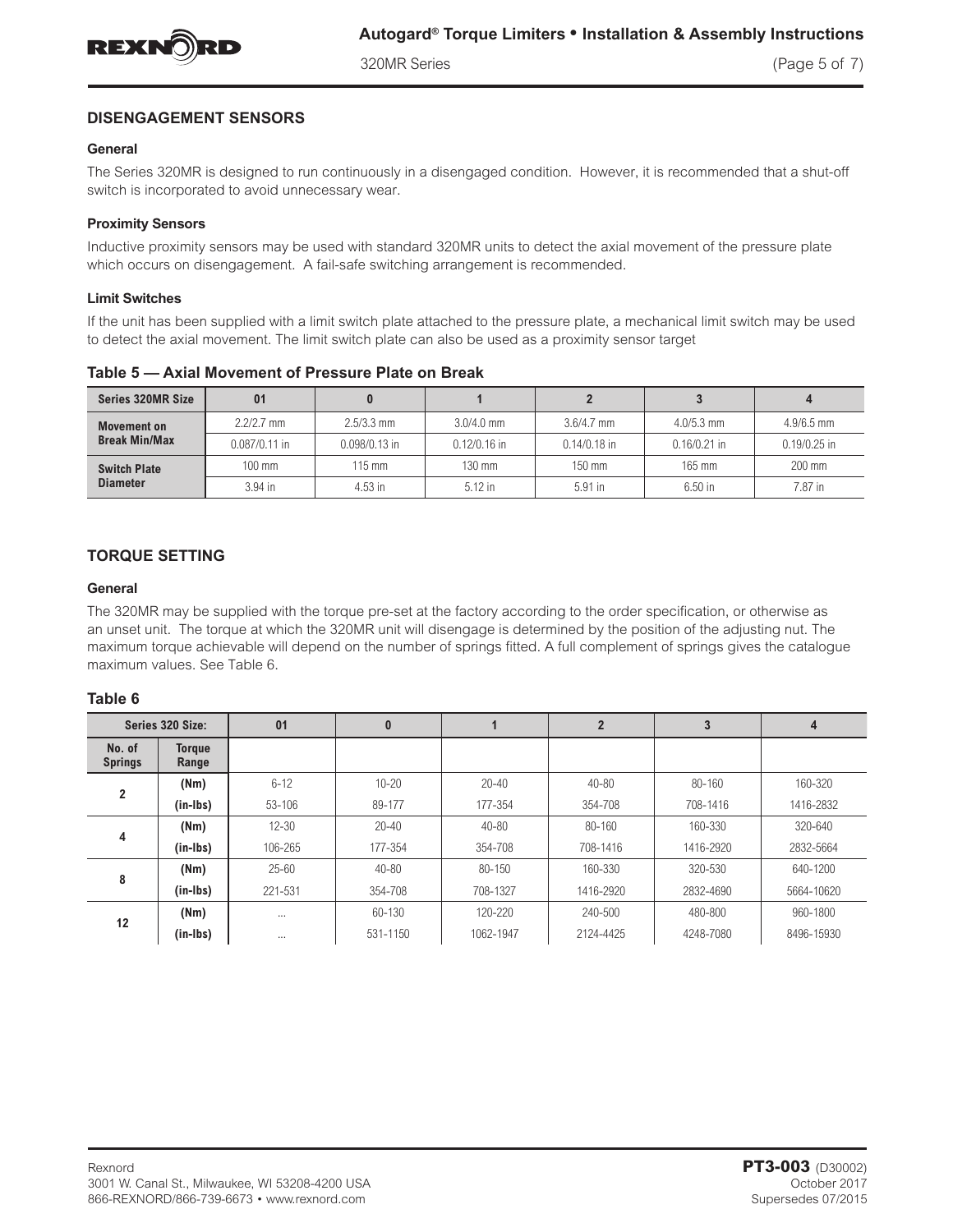(Page 6 of 7) 320MR Series



## **Factory set units**

Units which have been ordered to a factory pre-set torque, will have been adjusted to the specified value within +/- 10%. Normally, a full set of springs will be fitted but fewer than the maximum may be fitted for low torque settings.

The nut will be locked in position with a 2 set screws position at 90° to each other on the periphery of the adjusting nut.

*WARNING: The locking screws must be released before any change of setting and re-locked after adjustment.*

#### **Torque Adjustment**

If it is necessary to re-adjust the torque, release the locking screws and turn the nut clockwise to increase torque. Use a suitable adjustment tool which engages securely with the barring holes in the periphery of the nut. When the desired setting is reached, apply a maintainable thread locking agent (e.g. Loctite 242, 243) to the locking screws and tighten them down.

*WARNING: It is important that the nut is not screwed down too far, as there may then be insufficient internal clearance for the springs to deflect. In this condition, the unit may be prevented from disengaging on overload and is likely to suffer damage.*

If fewer than the maximum number of springs is fitted, higher torques may be obtained by fitting extra springs. Springs may also be removed to achieve lower torque settings. The remaining springs should be evenly spaced and a minimum of 2 used.

*WARNING: If the spring pressure is released completely, the control balls may come out of their location. It is therefore advisable to remove the torque limiter from the machine to a clean workbench area, and work on the unit with the nut uppermost. The adjustment nut can then be backed off and withdrawn from the unit to permit the fitting or removal of springs. Pockets within the nut locate the springs. Ensure that all springs fitted remain properly seated. It may be convenient to apply some general-purpose grease to the end of each spring to hold it in position during assembly.*

#### **Un-set Units**

If the unit has been supplied "un-set" the nut will be positioned near the minimum torque setting and the locking screws loosely fitted. A full set of springs will have been provided. If the required torque is known, then the unit may be adjusted as above.

For low torques, it is recommended that springs are removed so that the required setting is reached with the minimum number of springs fitted. They should be equi-spaced with a minimum of 2 being used.

If the required torque setting is not known with sufficient accuracy, it may be determined by trial adjustment. With the torque set at a low value, start the drive. If the unit does not disengage, the setting may be too high. Set to a lower torque or reduce the number of springs if possible. If the unit trips, repeat the procedure at progressively higher torque settings until the drive will start and run without tripping. DO NOT over-tighten. See warning under "Torque Adjustment". Higher torque setting will only be possible if extra springs can be fitted.